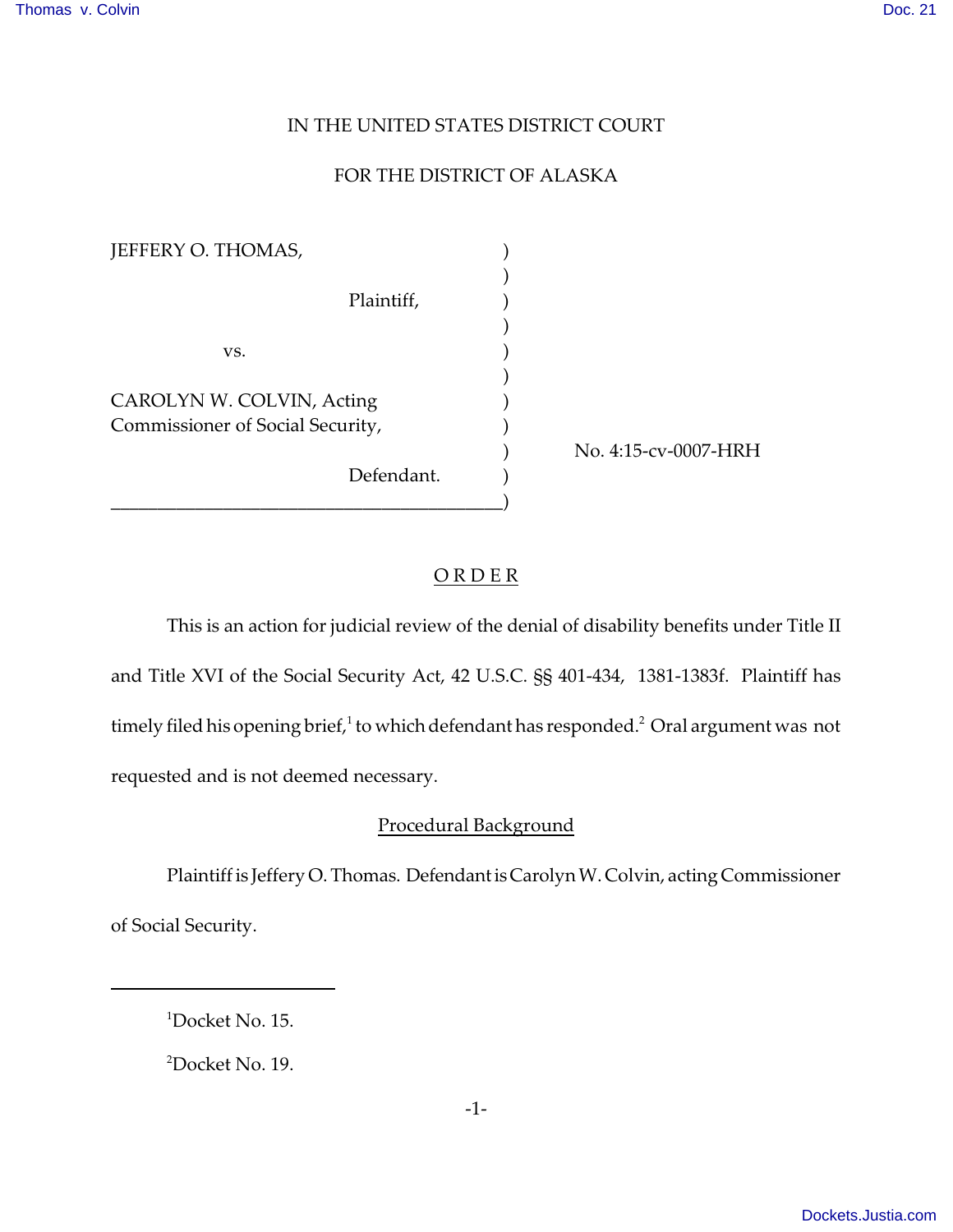On June 23, 2009, plaintiff filed applications for disability benefits under Titles II and XVI of the Social Security Act. Plaintiff alleged that he became disabled on July 1, 2005. Plaintiff alleged that he is disabled because of welder's disease, magnesium poisoning, severe headaches, confusion, and vision problems. Plaintiff's applications were denied initially and upon reconsideration. After a hearing on December 8, 2010, an administrative law judge (ALJ) denied plaintiff's claims. After the Appeals Council denied plaintiff's request for review, plaintiff sought judicial review of the ALJ's decision. On January 11, 2013, the court remanded the matter for further proceedings, $^3$  having determined that the ALJ had failed to fully develop the record as to a possible diagnosis of multiple sclerosis and that the ALJ had erred in finding plaintiff's pain and symptom statements less than credible.<sup>4</sup> Upon remand, the ALJ held a hearing on June 25, 2014. After the hearing, the ALJ again denied plaintiff's claims. Thereafter, the Appeals Council denied plaintiff's request for review, thus making the ALJ's November 21, 2014 decision the final decision of the Commissioner. On March 19, 2015, plaintiff commenced this action in which he asks the court to find that he is entitled to disability benefits.

<sup>&</sup>lt;sup>3</sup>Admin. Rec. at 517.

 $4$ Admin. Rec. at 531 & 535.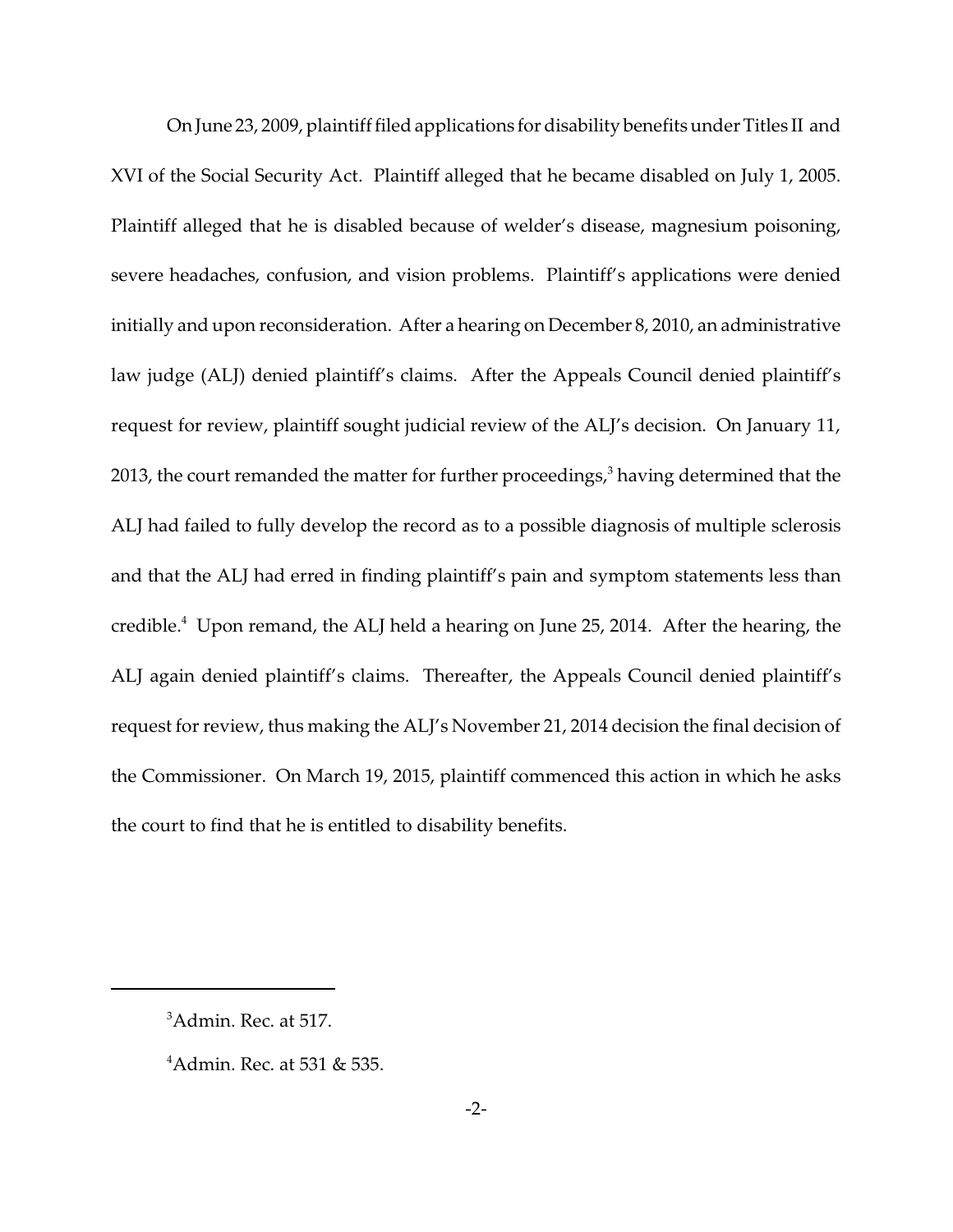# General Background

Plaintiff was born on August 8, 1969. He was 44 years old at the time of the hearing. Plaintiff has a high school education. Plaintiff's past relevant work includes work as a handyman, welder, shop manager, and heavy equipment operator.

# The ALJ's Decision

The ALJ first determined that plaintiff met "the insured status requirements of the

Social Security Act through March 31, 2011."<sup>5</sup> The ALJ then applied the five-step sequential

analysis used to determine whether an individual is disabled. $^6$ 

<sup>5</sup>Admin. Rec. at 477.

<sup>6</sup>The five steps are as follows:

Step one: Is the claimant presently engaged in substantial gainful activity? If so, the claimant is not disabled. If not, proceed to step two.

Step two: Is the claimant's alleged impairment sufficiently severe to limit ... h[is] ability to work? If so, proceed to step three. If not, the claimant is not disabled.

Step three: Does the claimant's impairment, or combination of impairments, meet or equal an impairment listed in 20 C.F.R., pt. 404, subpt. P, app. 1? If so, the claimant is disabled. If not, proceed to step four.

Step four: Does the claimant possess the residual functional capacity ("RFC") to perform ... h[is] past relevant work? If so, the claimant is not disabled. If not, proceed to step five.

Step five: Does the claimant's RFC, when considered with the claimant's age, education, and work experience, allow ... h[im] to adjust to other work that exists in significant numbers in the national economy? If so, the claimant is not disabled. If not, the

(continued...)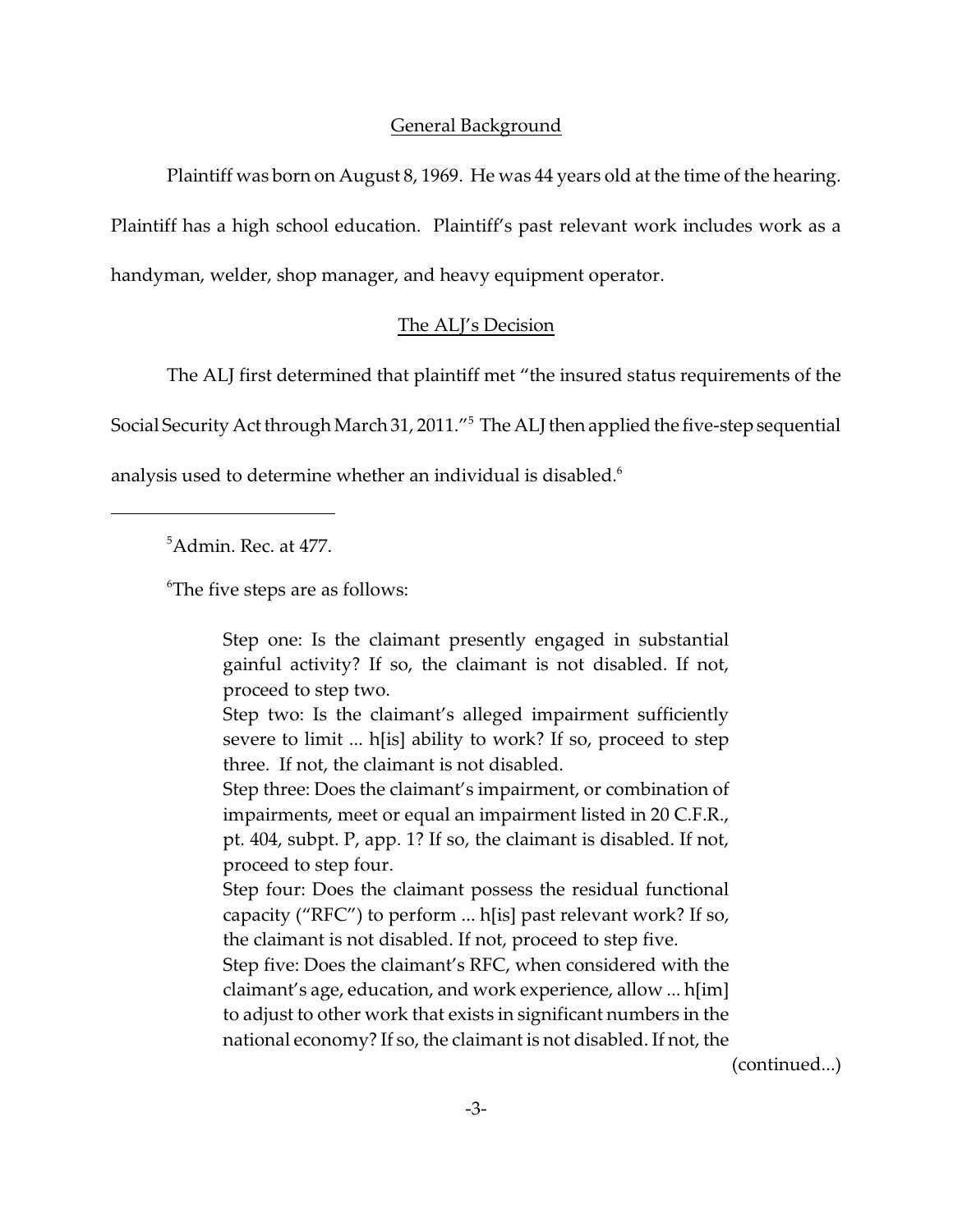At step one, the ALJ found that plaintiff had "not engaged in substantial gainful activity since July 1, 2005, the alleged onset date...."<sup>7</sup>

At step two, the ALJ found that plaintiff "had the following severe impairments: multiple sclerosis with cognitive disorder and history of optic neuritis of the right eye...."<sup>8</sup>

At step three, the ALJ found that plaintiff did "not have an impairment or combination of impairments that meets or medically equals one of the listed impairments in 20 CFR Part 404, Subpart P, Appendix 1...."<sup>9</sup> The ALJ considered Listing 11.09 (multiple sclerosis), Listing 2.02 (loss of central visual acuity), Listing 2.03 (contraction of the visual fields in the better eye), Listing 2.04 (loss of visual efficiency), and Listing 12.02 (organic mental disorders).<sup>10</sup> The ALJ considered the "paragraph B" criteria and concluded that plaintiff had mild restrictions in activities of daily living; moderate difficulties with regard to concentration, persistence, or pace; mild difficulties in social functioning; and no episodes

 $^6$ (...continued) claimant is disabled.

Stout v. Comm'r, Soc. Sec. Admin., 454 F.3d 1050, 1052 (9th Cir. 2006).

<sup>7</sup>Admin. Rec. at 477.

<sup>&</sup>lt;sup>8</sup>Admin. Rec. at 477.

<sup>&</sup>lt;sup>9</sup>Admin. Rec. at 478.

<sup>&</sup>lt;sup>10</sup>Admin. Rec. at 478-479.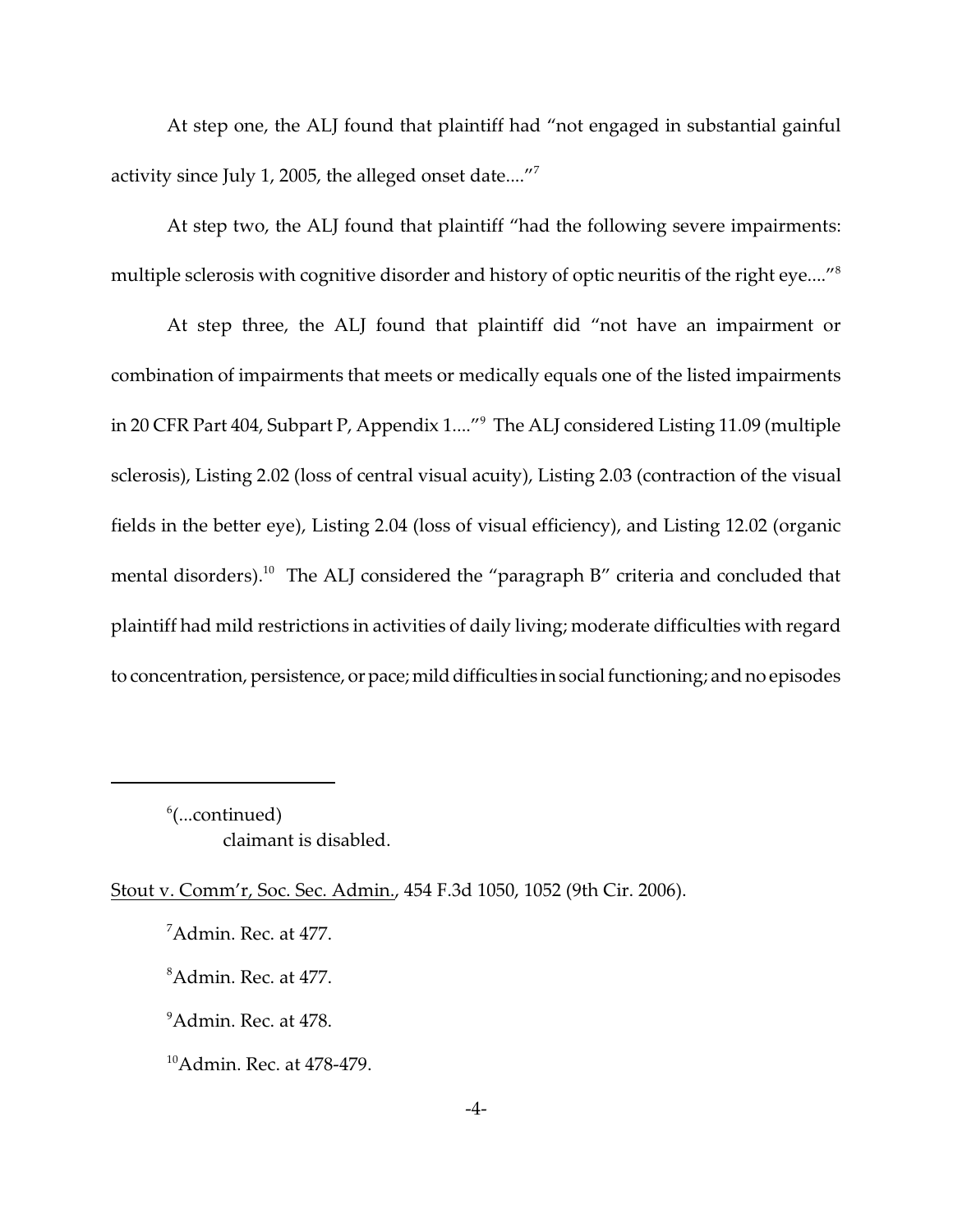of decompensation, which have been of extended duration.<sup>11</sup> The ALJ also considered whether plaintiff met the "paragraph  $C$ " criteria and concluded that he did not.<sup>12</sup>

"Between steps three and four, the ALJ must, as an intermediate step, assess the claimant's RFC." Bray v. Comm'r Soc. Sec. Admin., 554 F.3d 1219, 1222-23 (9th Cir. 2009).

The ALJ found that plaintiff had the residual functional capacity

to perform light work as defined in 20 CFR 404.1567(b) and 416.967(b) except the claimant is limited to occasional climbing of ramps or stairs; no climbing of ladders, ropes, or scaffolds; occasional balancing with a handheld assistive device; must avoid concentrated exposure to extreme cold; must avoid all exposure to irritants such as fumes, odors, dust, gases, and poorly ventilated areas; must avoid moderate exposure to operational control of moving machinery, unprotected heights, and hazardous machinery; limited to occupations requiring only occasional far acuity; work is limited to jobs where there is no production rate or pace work; and work is limited to 1 to 3 step tasks involving only simple work-related decisions with few, if any, workplace changes. $[13]$ 

The ALJ found plaintiff's pain and symptom statements less than credible because

they were "not supported by objective findings, his treatment seeking behavior,

examination findings, and evaluators' opinions."<sup>14</sup> The ALJ found plaintiff's testimony that

 $14$ Admin. Rec. at 481.

<sup>11</sup>Admin. Rec. at 479-480.

 $12$ Admin. Rec. at 480.

<sup>13</sup>Admin. Rec. at 480-481.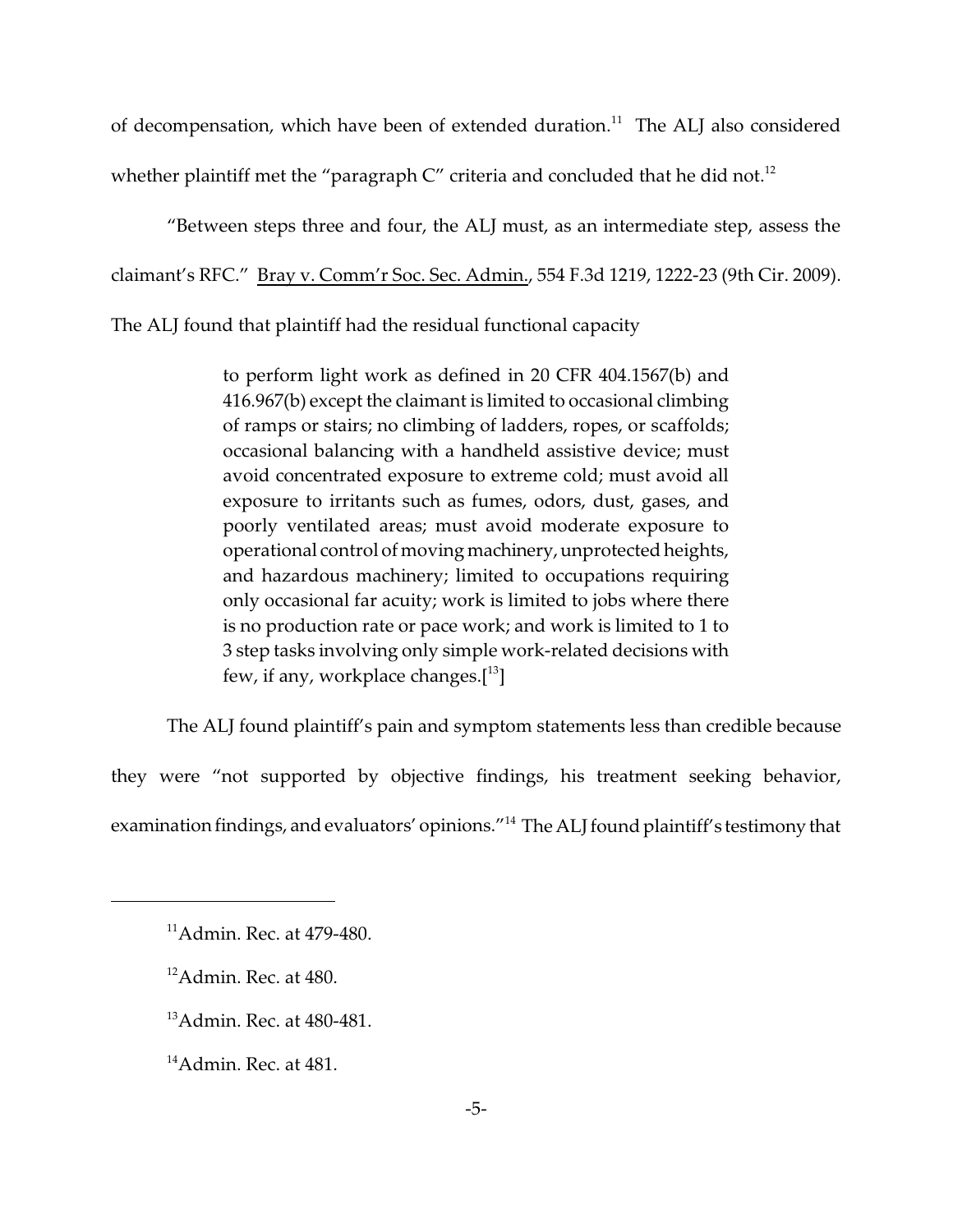he could not afford treatment for multiple sclerosis less than credible because plaintiff had sought treatment from a naturopath and there was no evidence that plaintiff had applied for any State or Federal insurance program. $^{15}$ 

The ALJ gave no weight<sup>16</sup> to the opinions of Lisa Del Alba<sup>17</sup> and Amy Derksen.<sup>18</sup> The ALJ gave partial weight<sup>19</sup> to the opinion of Dr. Zuelsdorf.<sup>20</sup> The ALJ also gave partial

 $15$ Admin. Rec. at 484.

 $16$ Admin. Rec. at 485.

<sup>17</sup>Lisa Del Alba, N.D., treated plaintiff from February 5, 2008 through April 29, 2010. On October 29, 2009, Del Alba noted that plaintiff "suffers debilitating symptoms after exposure to diesel fumes and many solvents/chemicals." Admin. Rec. at 213.

<sup>18</sup>Amy Derksen, N.D., treated plaintiff from December 15, 2009 through February 15, 2011. On December 9, 2010, she wrote that

> [t]he question has arisen if [plaintiff] is capable of training for another vocation. I know it is Jeff's desire to eventually return to working, but at this time I do not think he is capable of functioning at a high enough level to endure training and especially to be capable of working on a regular basis. I feel it would be detrimental to the progress he has made so far and I just do not think he is physically capable at this point.

Admin. Rec. at 392.

 $19$ Admin. Rec. at 485.

<sup>20</sup>On December 1, 2009, Dean Zuelsdorf, Psy.D., examined plaintiff. Dr. Zuelsdorf opined that the

> [p]rognosis for [plaintiff's] return to work in his usual occupation appears poor based upon the results of the two tests

> > (continued...)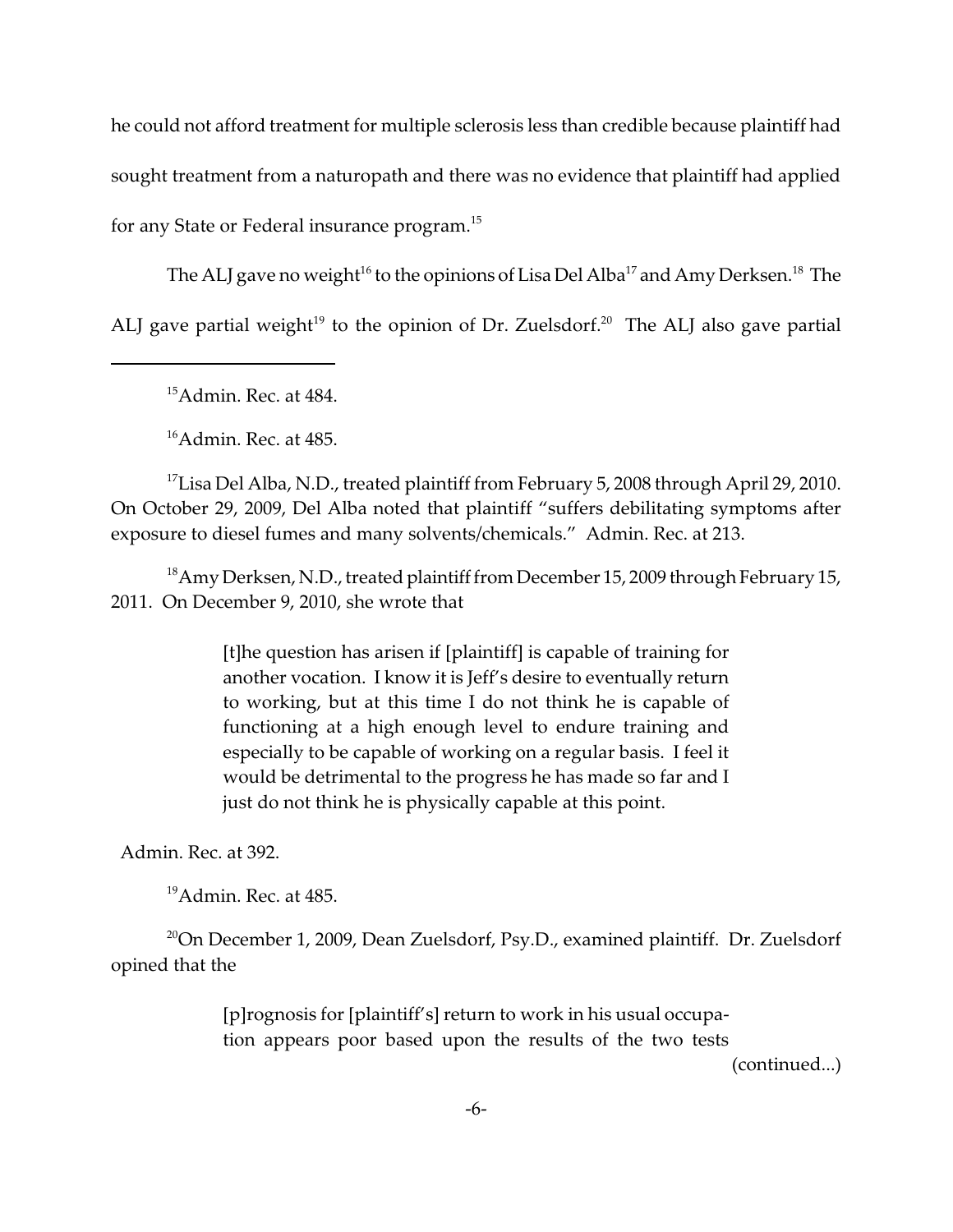weight<sup>21</sup> to the opinions of Dr. Lewy<sup>22</sup> and Dr. Foelsch.<sup>23</sup> The ALJ gave little weight to the

 $20$ (...continued)

administered here and interview. Note that no records were provided to verify Mr. Thomas's assertions of medical diagnosis or symptoms. Prognosis for future employment is fair, depending upon compatibility of employment availability and level of cognitive deficits – noting that Mr. Thomas feels his medical situation is improving – although his current memory situation is poor for learning new tasks.

Admin. Rec. at 353.

<sup>21</sup>Admin. Rec. at 485.

 $22$ On December 8, 2009, Arthur Lewy, Ph.D., opined that plaintiff had moderate restriction of activities of daily living; mild difficulties in maintaining social functioning; moderate difficulties in maintaining concentration, persistence, or pace; and no episodes of decompensation, each of extended duration. Admin. Rec. at 365. He also opined that plaintiff was moderately limited in his ability to understand and remember detailed instructions; perform activities within a schedule, maintain regular attendance, and be punctual within customary tolerances; respond appropriately to changes in work setting; be aware of normal hazards and take appropriate precautions; and set realistic goals or make plans independently of others; and was markedly limited in his ability to carry out detailed instructions and interact appropriately with the general public. Admin. Rec. at 369-370. Dr. Lewy also opined that plaintiff "can understand and remember instructions and procedures for 1-2 step tasks and he can perform these tasks at moderate pace", should have "no public contact", and "can complete predictable tasks in a workday and cope with usual workplace hassles[,] stresses and changes. He should not work around hazards and would benefit from vocational guidance." Admin. Rec. at 371.

<sup>23</sup>On September 9, 2013, James M. Foelsch, M.D., examined plaintiff. Dr. Foelsch opined that plaintiff "would have difficulty with work-related activity involv[ing] prolonged standing, moving about, lifting or carrying, or handling objects. He has some mild difficulties seeing due to the ocular dysmetria. This would also affect his ability to travel. He should have no trouble sitting or speaking and there appears to be no mental impairment." Admin. Rec. at 635.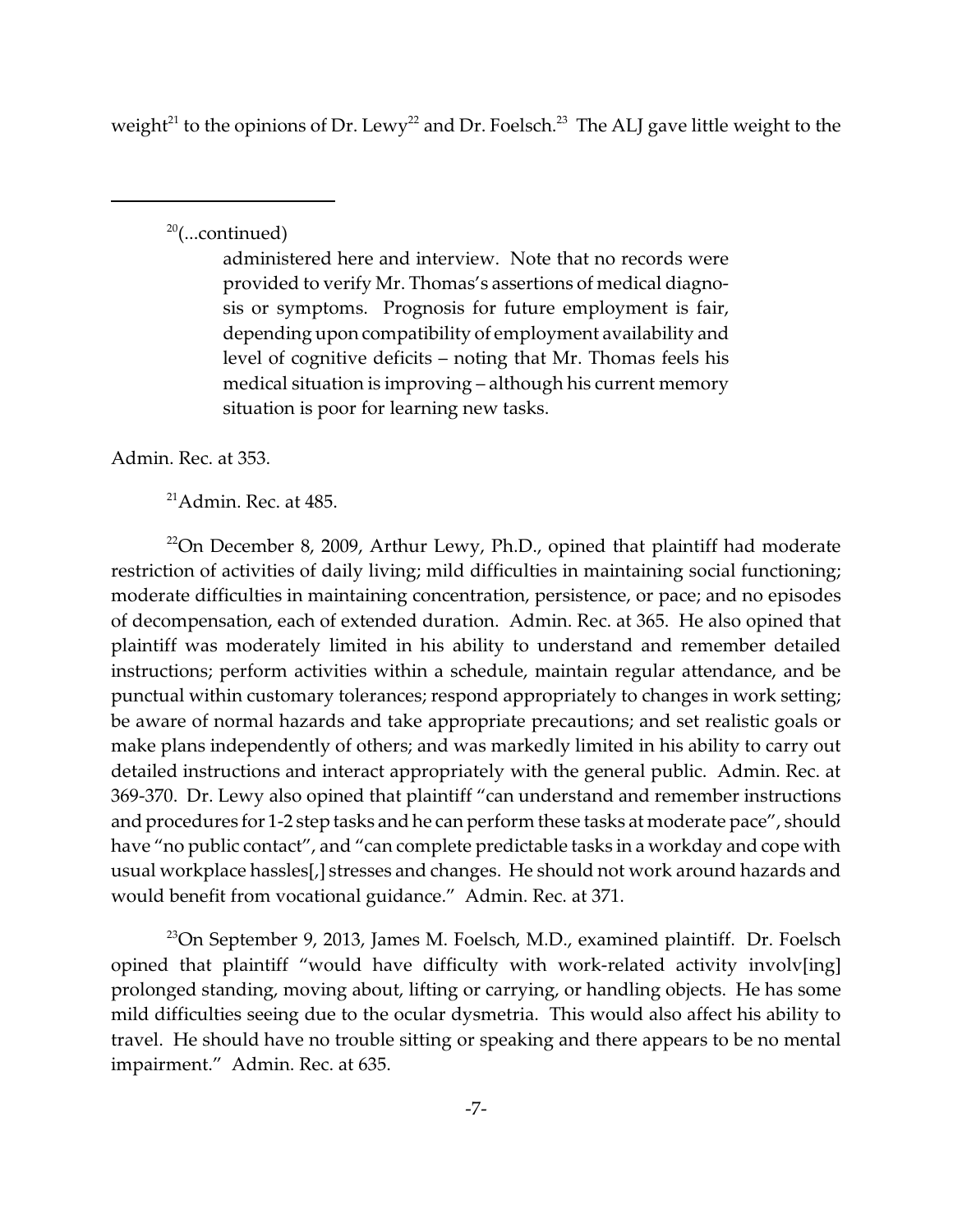testimony of Gina Peter. $^{24}$  The ALJ gave no weight $^{25}$  to the testimony of John Gaston. $^{26}$ 

At step four, the ALJ found that plaintiff was "unable to perform any past relevant work...."<sup>27</sup>

At step five, the ALJ found that "there are jobs that exist in significant numbers in the national economy that the claimant can perform," including officer helper, router, and document preparer.<sup>28</sup> This finding was based on the testimony of the vocational expert.<sup>29</sup>

<sup>24</sup>Admin. Rec. at 486. On January 26, 2010, Gina Peters completed a third-party function report. Admin. Rec. at 135-142.

 $25$ Admin. Rec. at 486.

 $26$ On December 7, 2010, John Gaston wrote that

I have been a mechanic and a machinist for over 20 years. I have worked in shops with a similar environment as Jeff Thomas. I have been diagnosed with metals in my blood and have not been able to work full time for quite a while. I have been to every kind of doctor in Fairbanks, Alaska and also to the Mayo Clinic in Rochester, Minn. Not one doctor has been able to help me.

Admin. Rec. at 167.

 $27$ Admin. Rec. at 487.

<sup>28</sup>Admin. Rec. at 487-488.

 $^{29}$ Admin. Rec. at 488. Jeff Cockrum testified as the vocational expert at the 2014 hearing. Admin. Rec. at 676-682.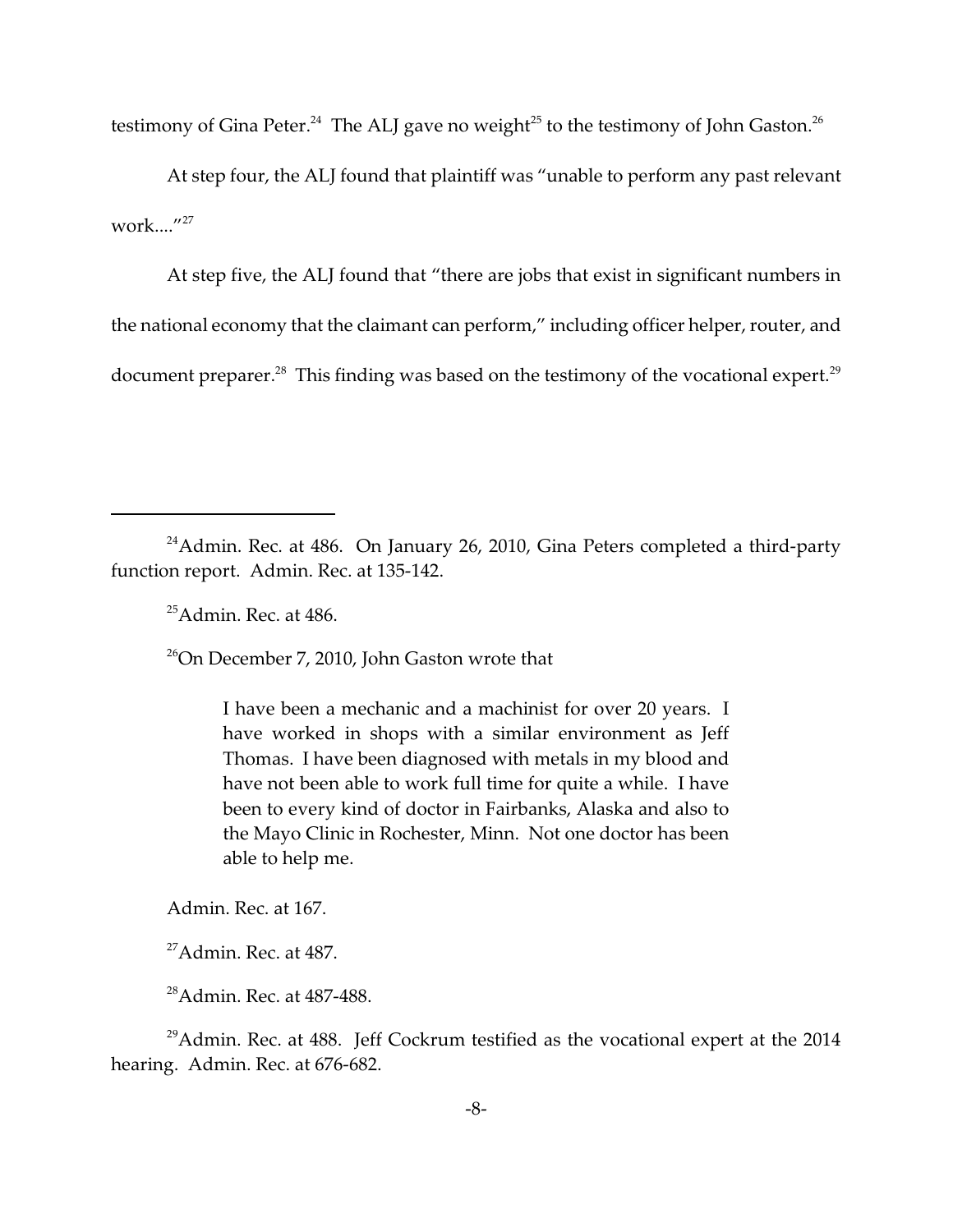Thus, the ALJ concluded that plaintiff "has not been under a disability, as defined in the Social Security Act, from July 1, 2005, through the date of this decision....."<sup>30</sup>

#### Standard of Review

Pursuant to 42 U.S.C. § 405(g), the court has the "power to enter, upon the pleadings and transcript of the record, a judgment affirming, modifying, or reversing the decision of the Commissioner...." The court "properly affirms the Commissioner's decision denying benefits if it is supported by substantial evidence and based on the application of correct legal standards." Sandgathe v. Chater, 108 F.3d 978, 980 (9th Cir. 1997). "Substantial evidence is 'more than a mere scintilla but less than a preponderance; it is such relevant evidence as a reasonable mind might accept as adequate to support a conclusion.'" Id. (quoting Andrews v. Shalala, 53 F.3d 1035, 1039 (9th Cir. 1995)). "'To determine whether substantial evidence supports the ALJ's decision, [the court] review[s] the administrative record as a whole, weighing both the evidence that supports and that which detracts from the ALJ's conclusion.'" Id. (quoting Andrews, 53 F.3d at 1039). If the evidence is susceptible to more than one reasonable interpretation, the court must uphold the Commissioner's decision. Id. But, the Commissioner's decision cannot be affirmed "'simply by isolating a specific quantum of supporting evidence.'" Holohan v. Massanari,

<sup>&</sup>lt;sup>30</sup>Admin. Rec. at 488.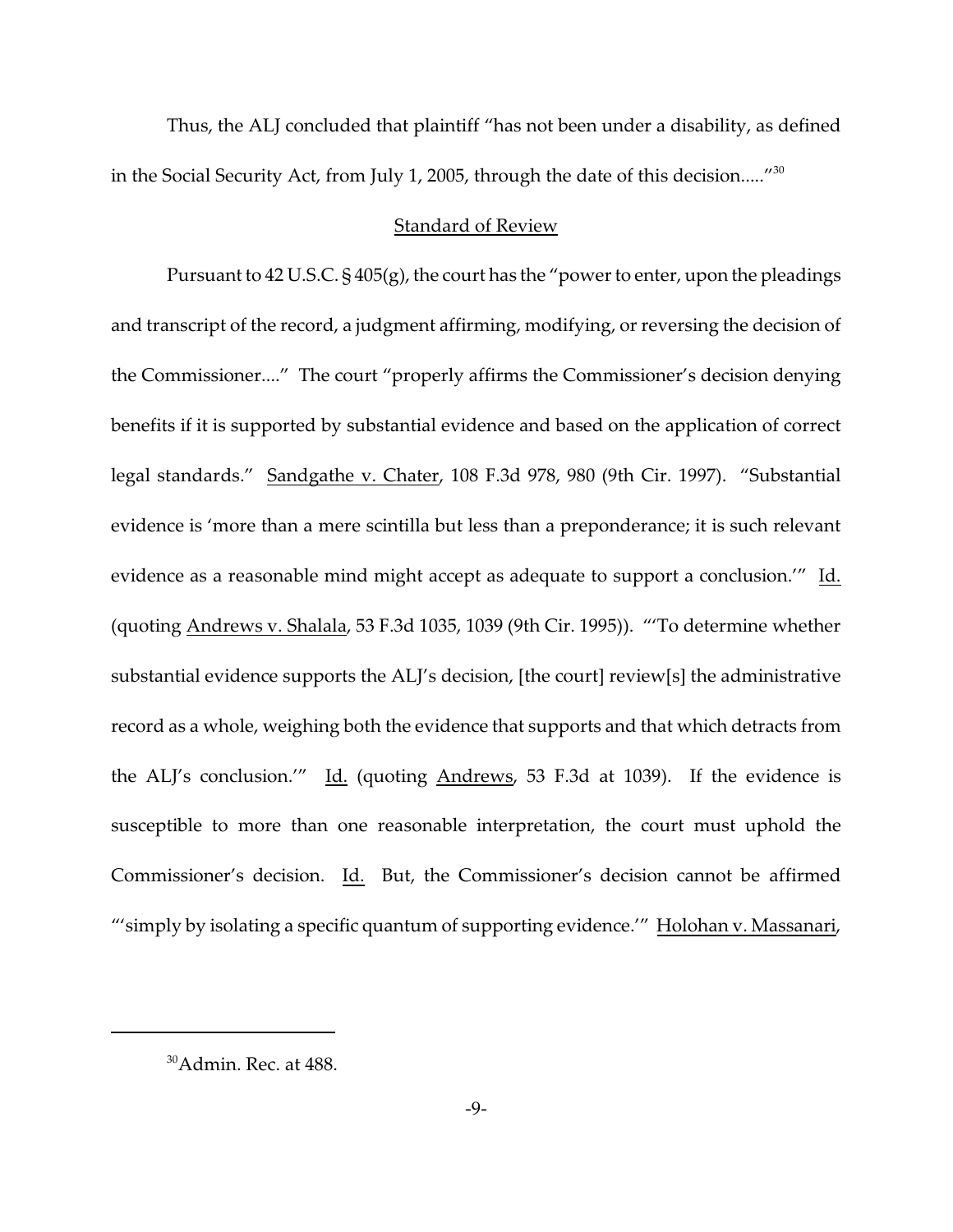246 F.3d 1195, 1201 (9th Cir. 2001) (quoting Tackett v. Apfel, 180 F.3d 1094, 1098 (9th Cir. 1999)).

#### **Discussion**

Plaintiff first argues that the ALJ erred in her consideration of Dr. Foelsch's opinion.

Dr. Foelsch opined that plaintiff

would have difficulty with work-related activity involv[ing] prolonged standing, moving about, lifting or carrying, or handling objects. He has some mild difficulties seeing due to the ocular dysmetria. This would also affect his ability to travel. He should have no trouble sitting or speaking and there appears to be no mental impairment. $\left[3^{31}\right]$ 

The ALJ gave Dr. Foelsch's opinion partial weight "to the extent that his opinion identifies areas in which the claimant reasonably experiences limitations."<sup>32</sup>

Plaintiff contends that the Dr. Foelsch's opinion was the only opinion regarding physical impairments that the ALJ relied on and argues that the ALJ misinterpreted what Dr. Foelsch meant by an inability to engage in prolonged standing and walking. The ALJ found that plaintiff could walk and stand for six hours in an 8-hour work day. Plaintiff argues that this finding is inconsistent with Dr. Foelsch's opinion and examination and the other evidence of record. On examination, Dr. Foelsch observed mild gait ataxia, bilateral lower extremity spasticity, loss of sensation to vibrations in the toes bilaterally, and

 $31$ Admin. Rec. at 635.

 $32$ Admin. Rec. at 486.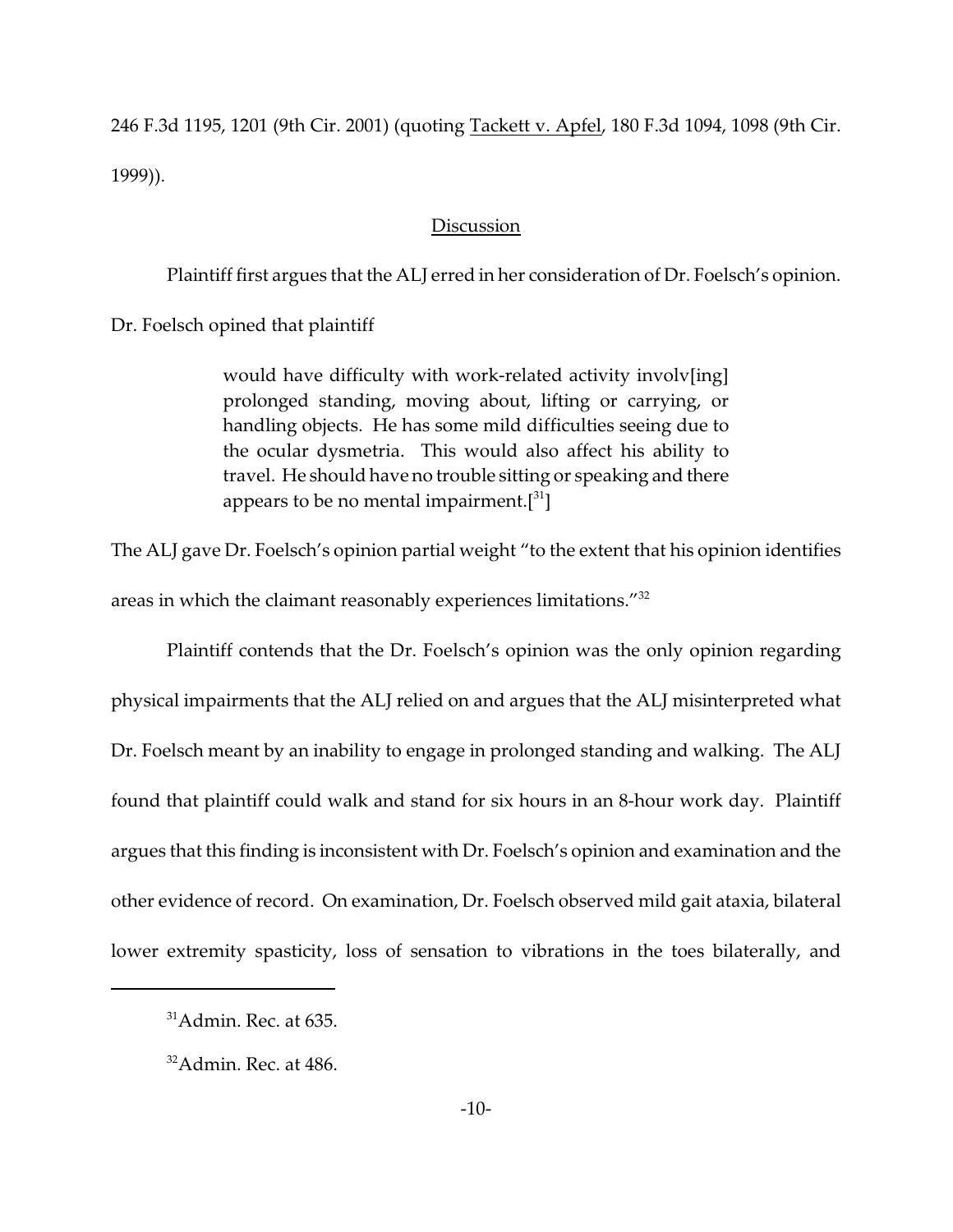hyperactive reflexes in the knees and ankles.<sup>33</sup> Derksen observed that plaintiff was unable to maintain his balance if he closed his eyes or was in a dark room and that he experienced vertigo if he stood up too quickly. $34$  Dr. Firestone<sup>35</sup> observed increased tone of a spastic

<sup>33</sup>Admin. Rec. at 635.

<sup>34</sup>Admin. Rec. at 375 & 391.

 $35$ On February 25, 2010, Jordan Aaron Firestone, M.D., examined plaintiff. Dr. Firestone's impression was that plaintiff

> does have some symptoms that suggest possibility of pulmonary health deficits so I am recommending a chest x-ray and lung function testing in order to screen for possible welding related lung condition. Of greater concern is his description of a series of neurological symptoms most clearly involving visual disturbance diagnosed as optic neuritis in 2005. Since that time, he has had further episodes resulting in gait instability with apparent motor spasticity and hyperreflexia. This pattern of symptoms coming at different times in different locations of the neural axis would support the diagnosis of multiple sclerosis. His examination would fit this condition. His history suggests episodes occurring as early as 1999, before his employment with Great Northwest. It is conceivable that he has had exposures to neurotoxins during the course of his work that could have contributed to central nervous system injury. In order to help distinguish between these conditions, I am recommending a brain MRI scan. If there are abnormalities, the pattern of abnormalities may help to differentiate these possibilities. Arguing against the workplace as a cause of his condition is the fact that he has worsened over time since leaving employment. In particular, regarding the concern for metal intoxication: I do not find any evidence based on the lab tests available today that suggests that he has had excessive metal exposure, and certainly nothing to indicate that he

> > (continued...)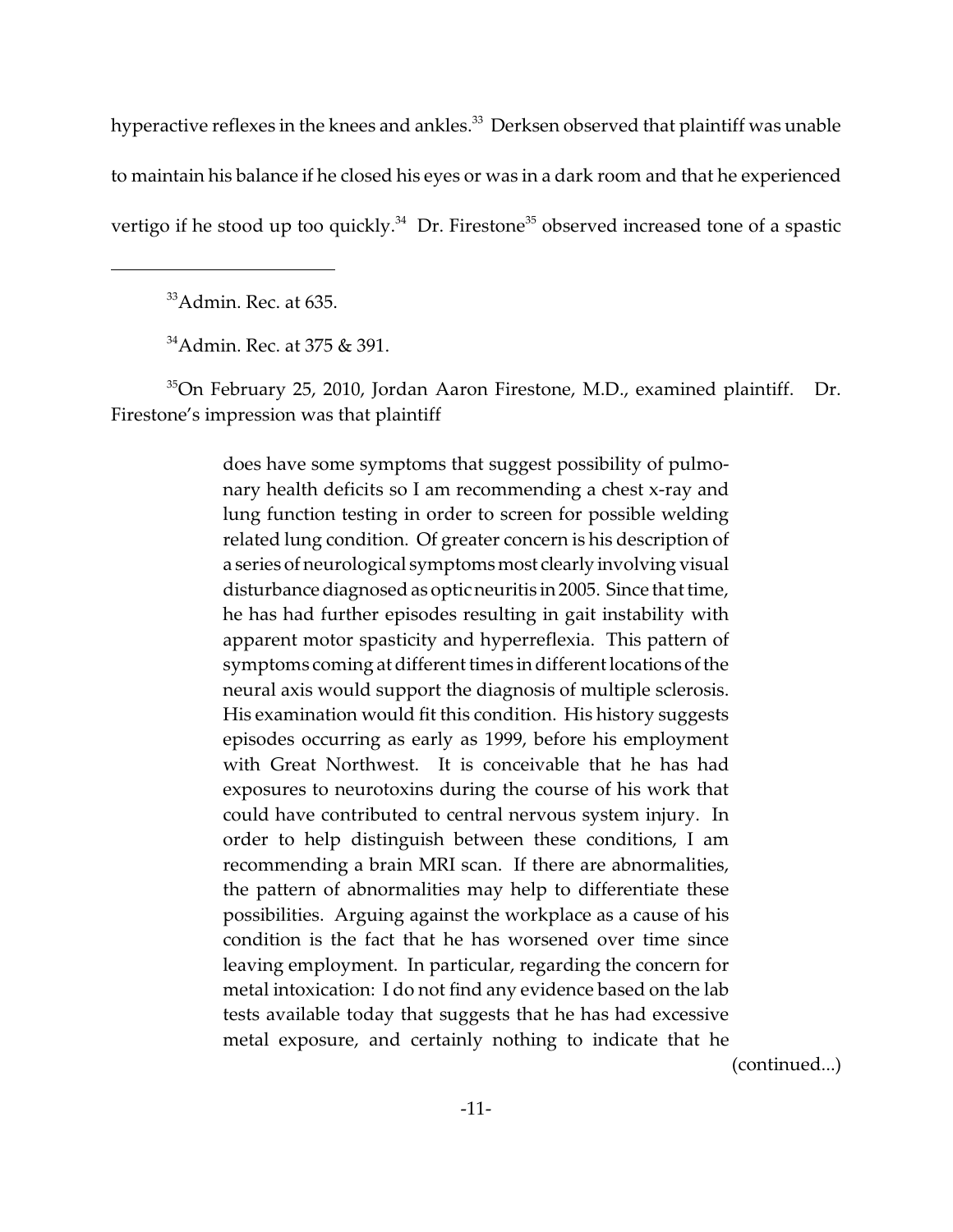quality in the legs, sustained ankle clonus, an unstable gait with a slight wide base and a tendency towards scissoring movements, an inability to maintain balance when his feet were midline, an inability to perform a tandem gait, a slow gait with a limited stride length, and a poorly done Rhomberg test.<sup>36</sup> Plaintiff argues that this evidence supports Dr. Foelsch's opinion that he could not engage in prolonged standing or walking and that there was no evidence to support the ALJ's finding that he could stand and walk for 6 hours in an 8-hour work day. Thus, plaintiff argues that the ALJ's RFC was not supported by substantial evidence.

The ALJ properly considered Dr. Foelsch's opinion. The ALJ pointed out that Dr. Foelsch did not define what he meant by "prolonged" activity.<sup>37</sup> Because Dr. Foelsch's opinion was not specific, it was not inconsistent with the ALJ's RFC. But even if the ALJ failed to properly consider Dr. Foelsch's opinion, this error would have been harmless. "[A]n ALJ's error is harmless where it is 'inconsequential to the ultimate nondisability

Admin. Rec. at 398-399.

 $35$ (...continued)

harbors an elevated body burden. In my opinion which I shared with him clearly, I do not think that chelation therapy is warranted in this case. I suspect that it may in fact be contributing to greater instability in terms of his essential electrolytes and minerals.

<sup>36</sup>Admin. Rec. at 398.

 $37$ Admin. Rec. at 486.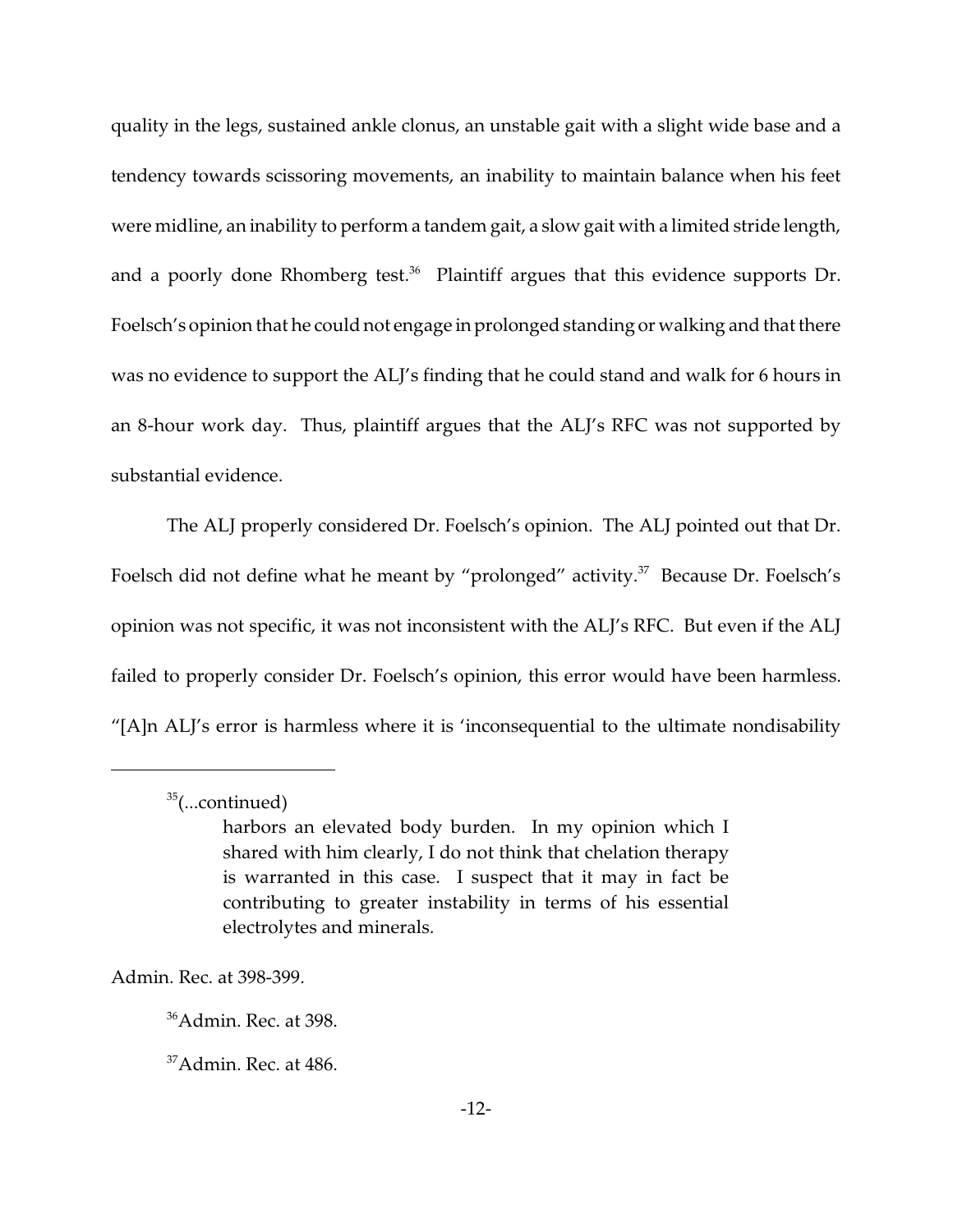determination.'" Molina v. Astrue, 674 F.3d 1104, 1115 (9th Cir. 2012) (quoting Carmickle v. Comm'r, Soc. Security Admin., 533 F.3d 1155, 1162 (9th Cir. 2008)). The vocational expert testified that plaintiff could work as a document preparer, which is a sedentary job.<sup>38</sup> A sedentary job would not require prolonged standing or walking.

Plaintiff next argues that the ALJ erred by failing to consider SSR 85-15. The ALJ included in her RFC a limitation for avoidance of all exposure to irritants such as fumes, odors, gases, and poorly ventilated areas. Plaintiff argues that the ALJ failed to consider what impact this limitation would have on the occupational bases of light and sedentary unskilled work. This argument is based on SSR 85-15. SSR 85-15 provides that "[w]here a person has a medical restriction to avoid excessive amounts of noise, dust, etc., the impact on the broad world of work would be minimal because most job environments do not involve great noise, amounts of dust, etc." SSR 85-15 also provides that "[w]here an individual can tolerate very little noise, dust, etc., the impact on the ability to work would be considerable because very few job environments are entirely free of irritants, pollutants, and other potentially damaging conditions." Plaintiff argues that the ALJ should have expressly considered SSR 85-15 or expressly asked the vocational expert about SSR 85-15 and that the ALJ's failure to do so was error.

<sup>&</sup>lt;sup>38</sup>Admin. Rec. at 681.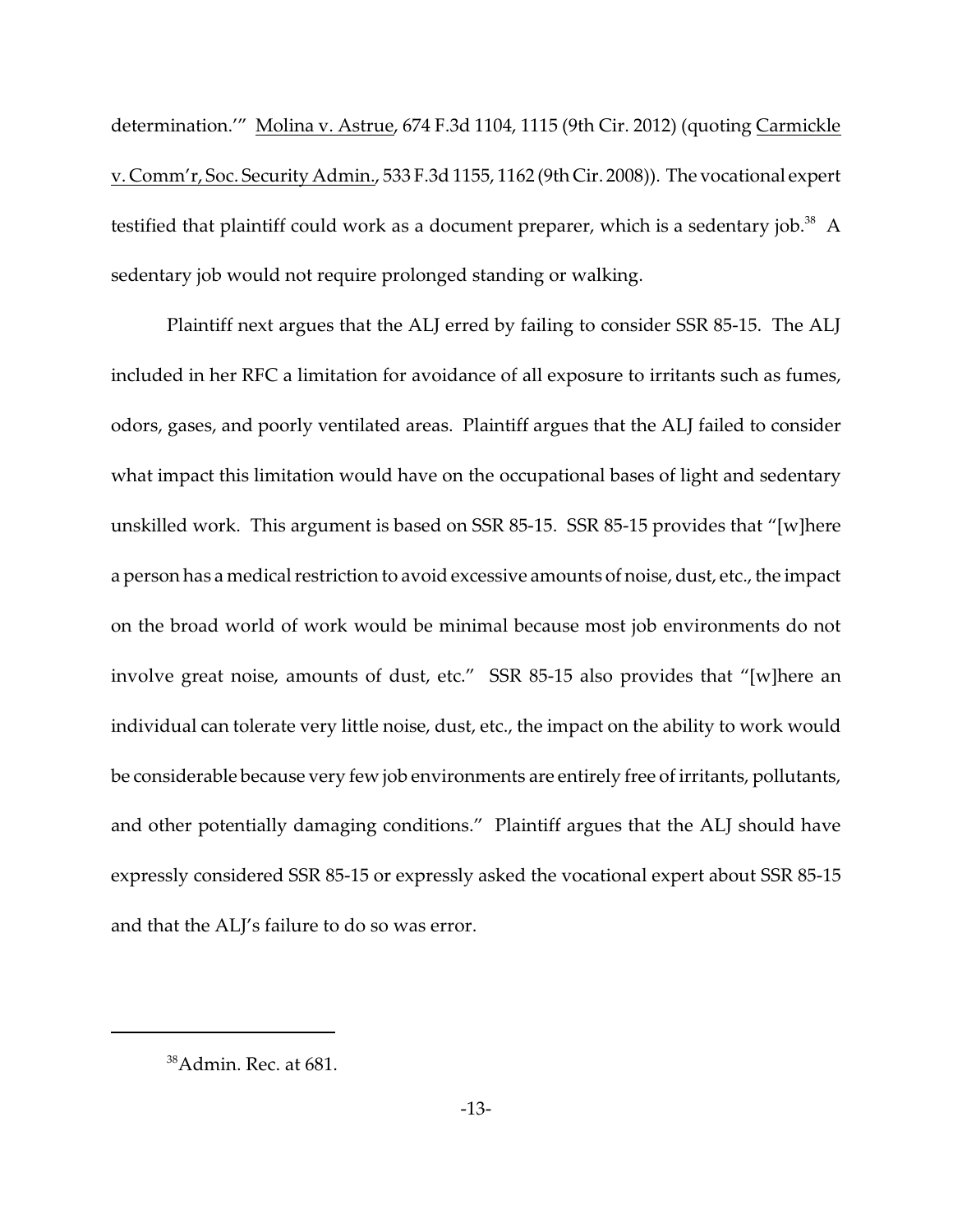The ALJ did not error in failing to expressly consider SSR 85-15 because the ALJ relied on the vocational expert's testimony. The ALJ gave the vocational expert a hypothetical that include the limitation that plaintiff needed to avoid all exposure to irritants such as fumes, odors, gases, and poorly ventilated areas. In response to that hypothetical, the vocational expert identified three jobs that plaintiff could perform. Whether the vocational expert expressly mentioned SSR 85-15 or not, the vocational expert would have had to consider this limitation in determining what jobs plaintiff could perform. And, as defendant points out, all three jobs that the vocational expert identified do not, according to the DOT, involve any atmospheric conditions.

Plaintiff next argues that the ALJ erred in finding his pain and symptom statements less than credible. "An ALJ engages in a two-step analysis to determine whether a claimant's testimony regarding subjective pain or symptoms is credible." Garrison v. Colvin, 759 F.3d 995, 1014 (9th Cir. 2014). "'First, the ALJ must determine whether the claimant has presented objective medical evidence of an underlying impairment which could reasonably be expected to produce the pain or other symptoms alleged.'" Id. (quoting Lingenfelter v. Astrue, 504 F.3d 1028, 1035-36 (9th Cir. 2007)). "In this analysis, the claimant is not required to show 'that h[is] impairment could reasonably be expected to cause the severity of the symptom []he has alleged; []he need only show that it could reasonably have caused some degree of the symptom.'" Id. (quoting Smolen v. Chater, 80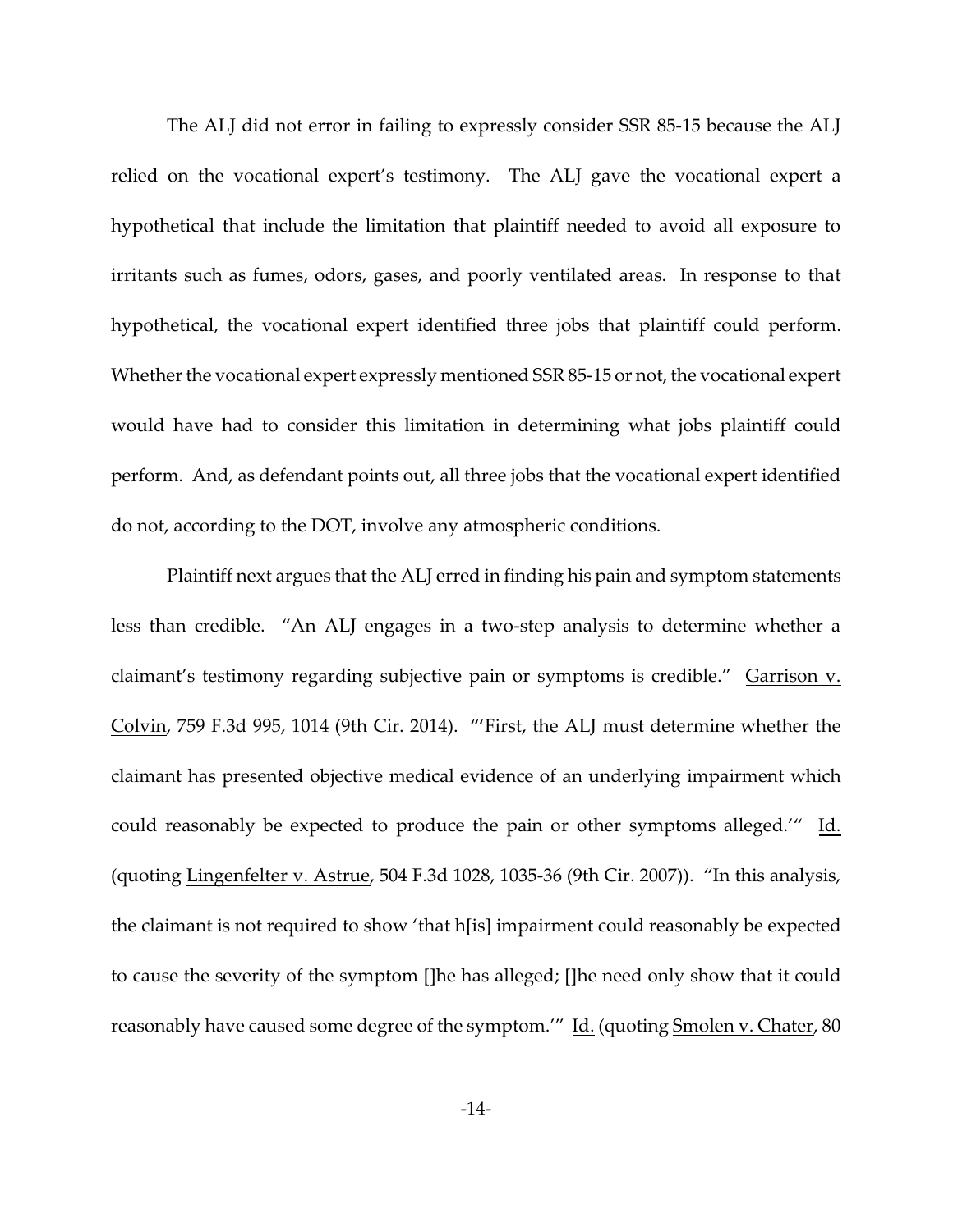F.3d 1273, 1282 (9th Cir. 1996)). "Nor must a claimant produce 'objective medical evidence of the pain or fatigue itself, or the severity thereof.'" Id. (quoting Smolen, 80 F.3d at 1281). "If the claimant satisfies the first step of this analysis, and there is no evidence of malingering, 'the ALJ can reject the claimant's testimony about the severity of her symptoms only by offering specific, clear and convincing reasons for doing so.'" Id. at 1014-15 (quoting Smolen, 80 F.3d at 1281). "This is not an easy requirement to meet: 'The clear and convincing standard is the most demanding required in Social Security cases.'" Id. at 1015 (quoting Moore v. Comm'r of Soc. Sec. Admin., 278 F.3d 920, 924 (9th Cir. 2002)). "In evaluating the claimant's testimony, the ALJ may use 'ordinary techniques of credibility evaluation.'" Molina, 674 F.3d at 1112 (quoting Turner v. Comm'r of Social Sec., 613 F.3d 1217, 1224 n.3 (9th Cir. 2010)). "For instance, the ALJ may consider inconsistencies either in the claimant's testimony or between the testimony and the claimant's conduct, unexplained or inadequately explained failure to seek treatment or to follow a prescribed course of treatment, and whether the claimant engages in daily activities inconsistent with the alleged symptoms[.]" Id. (internal citations omitted).

The ALJ found plaintiff's pain and symptom statements less than credible because they were not supported by "objective findings, his treatment seeking behavior,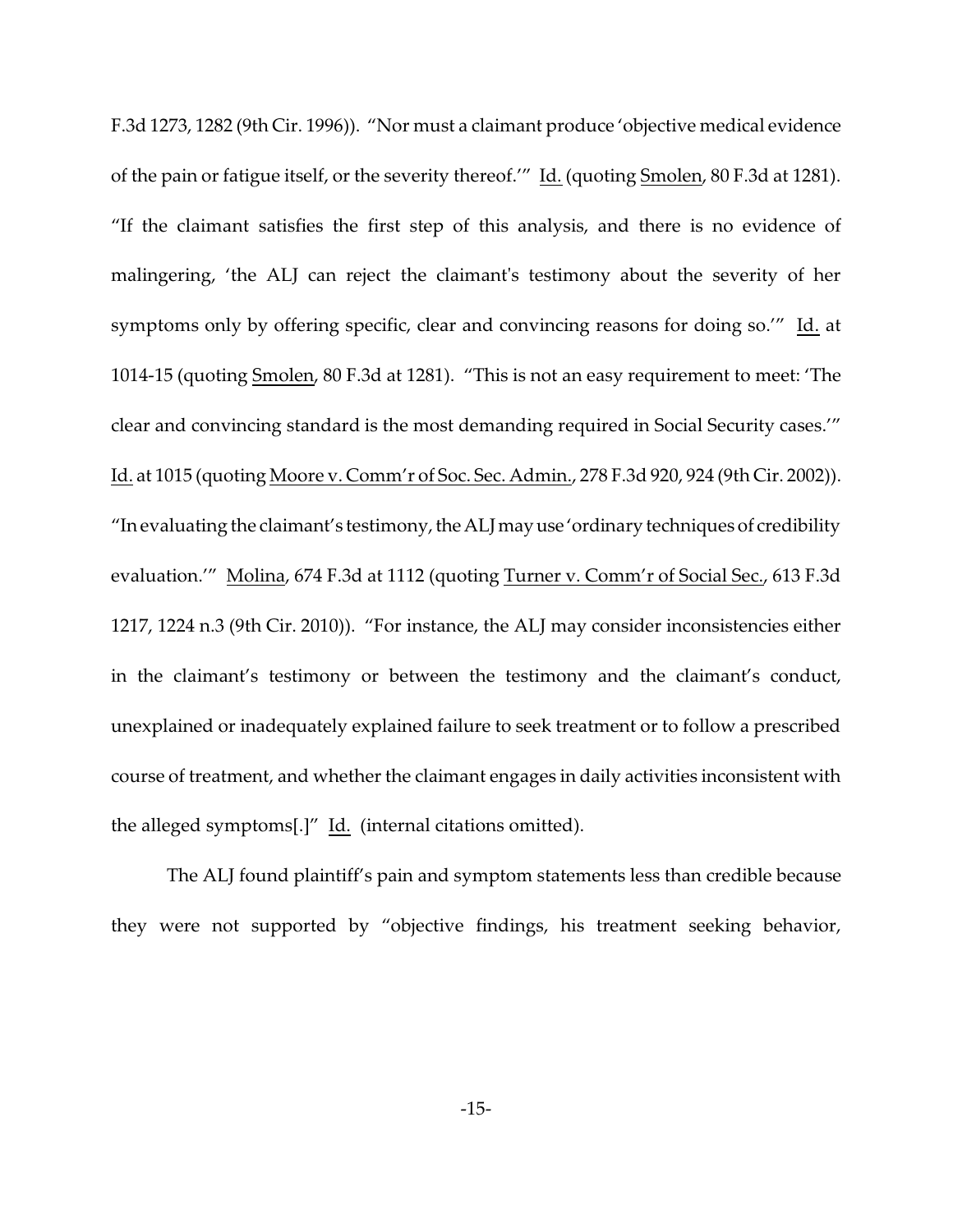examination findings, and evaluators' opinions."<sup>39</sup> Plaintiff argues that these were not clear and convincing reasons for finding his pain and symptom statements less than credible.

Plaintiff first argues that his treatment seeking behavior was not a clear and convincing reason to find his pain and symptom statements less than credible. The ALJ found it significant that plaintiff had not sought treatment for multiple sclerosis and rejected plaintiff's testimony that he could not afford treatment for multiple sclerosis because plaintiff had sought treatment from a naturopath and there was no evidence that plaintiff had applied for any State or Federal insurance program.<sup>40</sup> The ALJ also noted that plaintiff did not receive any treatment between October 2005 and February 2008.<sup>41</sup>

Plaintiff argues that the ALJ erred because she failed to address the main reason he did not seek treatment for multiple sclerosis, which is that plaintiff truly believes that he does not have multiple sclerosis. Plaintiff argues that this was a good reason for him to not seek treatment for multiple sclerosis and that this explains why he continued to seek treatment from the naturopath. Plaintiff also points out that the court, in its prior decision, stated that "[t]he inconsistency between the medical evidence and Mr. Thomas' allegations of metal toxicity does not warrant an adverse credibility determination.... The fact that Mr.

<sup>&</sup>lt;sup>39</sup>Admin. Rec. at 481.

 $40$ Admin. Rec. at 484.

<sup>41</sup>Admin. Rec. at 483.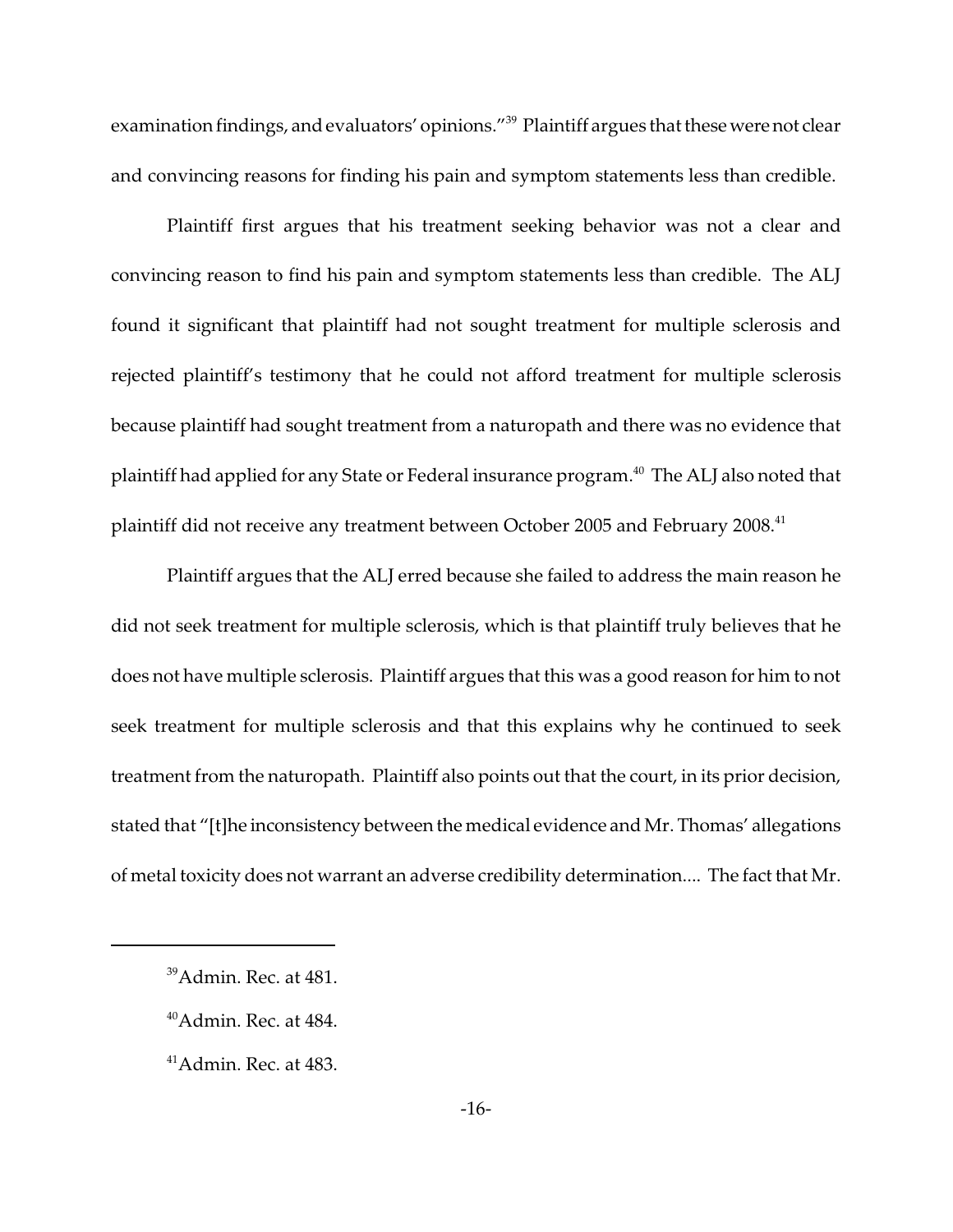Thomas believed metal toxicity to be the cause of his symptoms does not make his testimony as to the severity of those symptoms less credible."<sup>42</sup> Plaintiff insists that a claimant cannot reasonably be expected to seek treatment for an ailment he sincerely does not believe he has.

Plaintiff's belief does not seem rational in light of Dr. Firestone's recommendation for a brain MRI to determine whether plaintiff had multiple sclerosis.<sup>43</sup> But even if plaintiff's belief that he did not have multiple sclerosis was rational, the ALJ also found it significant that plaintiff did not receive any treatment for a period of over two years. If plaintiff's pain and symptoms were as debilitating as he alleged, it is reasonable to expect that he would have received treatment during this time period. Thus, plaintiff's treatment seeking behavior was a clear and convincing reason to find plaintiff's pain and symptoms statements less than credible.

The ALJ also found plaintiff's pain and symptom statements not credible because they were not supported by medical evidence. An ALJ "may not discredit a claimant's testimony of pain [and other symptoms] and deny disability benefits solely because the degree of pain alleged by the claimant is not supported by objective medical evidence." Bunnell v. Sullivan, 947 F.2d 341, 346-47 (9th Cir. 1991). But here, the ALJ gave at least one

 $42$ Admin. Rec. at 538.

 $43$ Admin. Rec. at 399.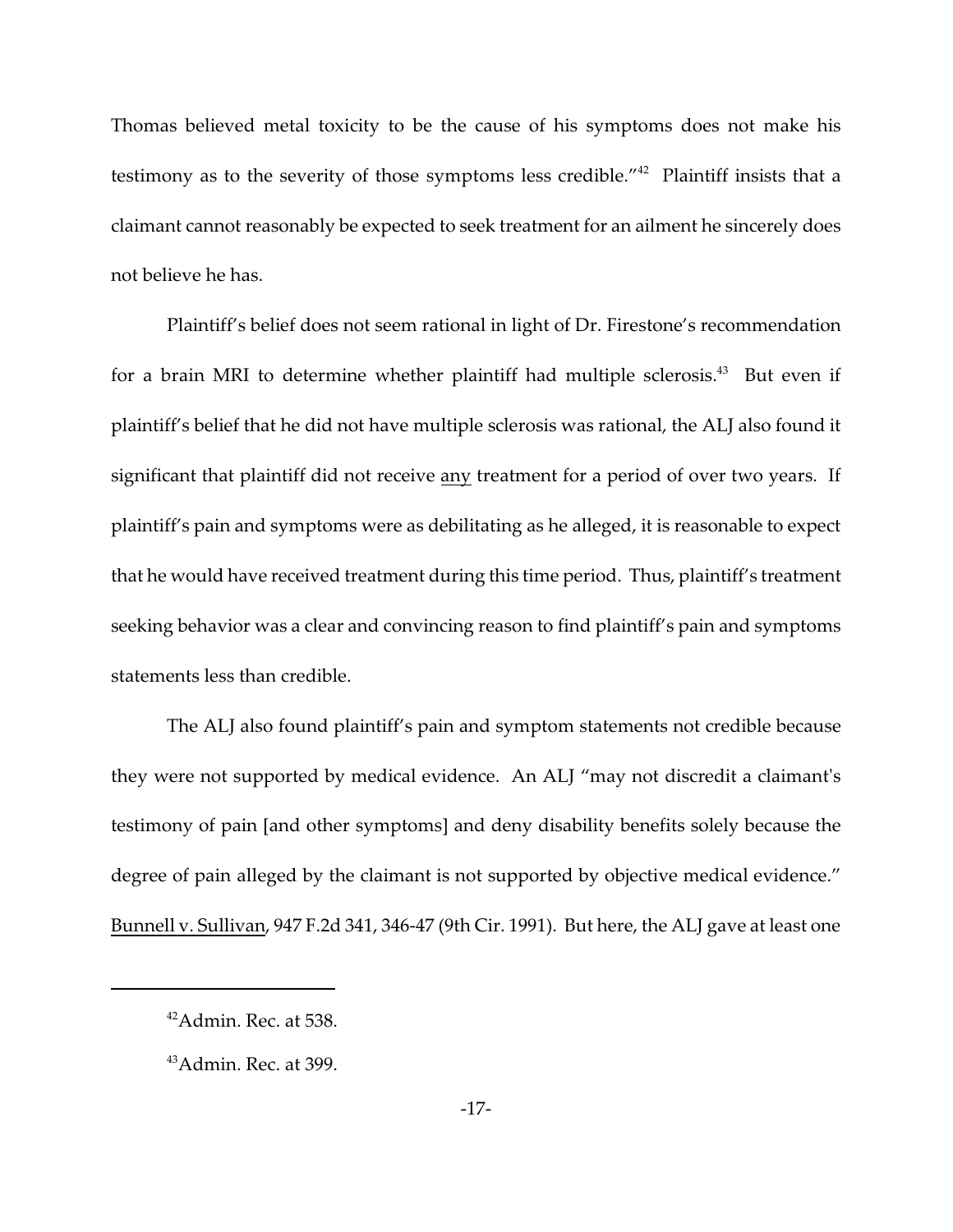other clear and convincing reason, plaintiff's unexplained lack of treatment for almost two years after he allegedly became disabled. Moreover, the medical evidence does not support some of plaintiff's symptoms. For example, plaintiff claimed to have right eye blindness<sup>44</sup> but in February 2010 had 20/30 vision in his right eye.<sup>45</sup> There was also no medical evidence to support plaintiff's claims of sensitivity to fluorescent lights, slurred speech, stuttering, cold sensitivity, and difficulty regulating his body temperature.<sup>46</sup>

The ALJ also found that plaintiff's pain and symptom statements were not supported by the evaluators' opinions. This was a clear and convincing reason. Although Drs. Foelsch, Zuelsdorf, and Lewy all opined that plaintiff had physical and mental impairments that would limit his ability to work, none of them opined that he would be unable to work at all.

Finally, plaintiff argues that the ALJ erred because she gave the vocational expert an incomplete hypothetical. "An ALJ must propound a hypothetical to a VE that is based on medical assumptions supported by substantial evidence in the record that reflects all the claimant's limitations." Osenbrock v. Apfel, 240 F.3d 1157, 1165 (9th Cir. 2001). "The hypothetical should be 'accurate, detailed, and supported by the medical record[.]'" Id.

<sup>44</sup>Admin. Rec. at 415.

<sup>45</sup>Admin. Rec. at 342.

<sup>46</sup>Admin. Rec. at 82, 112, 450-51, 457-58, & 655.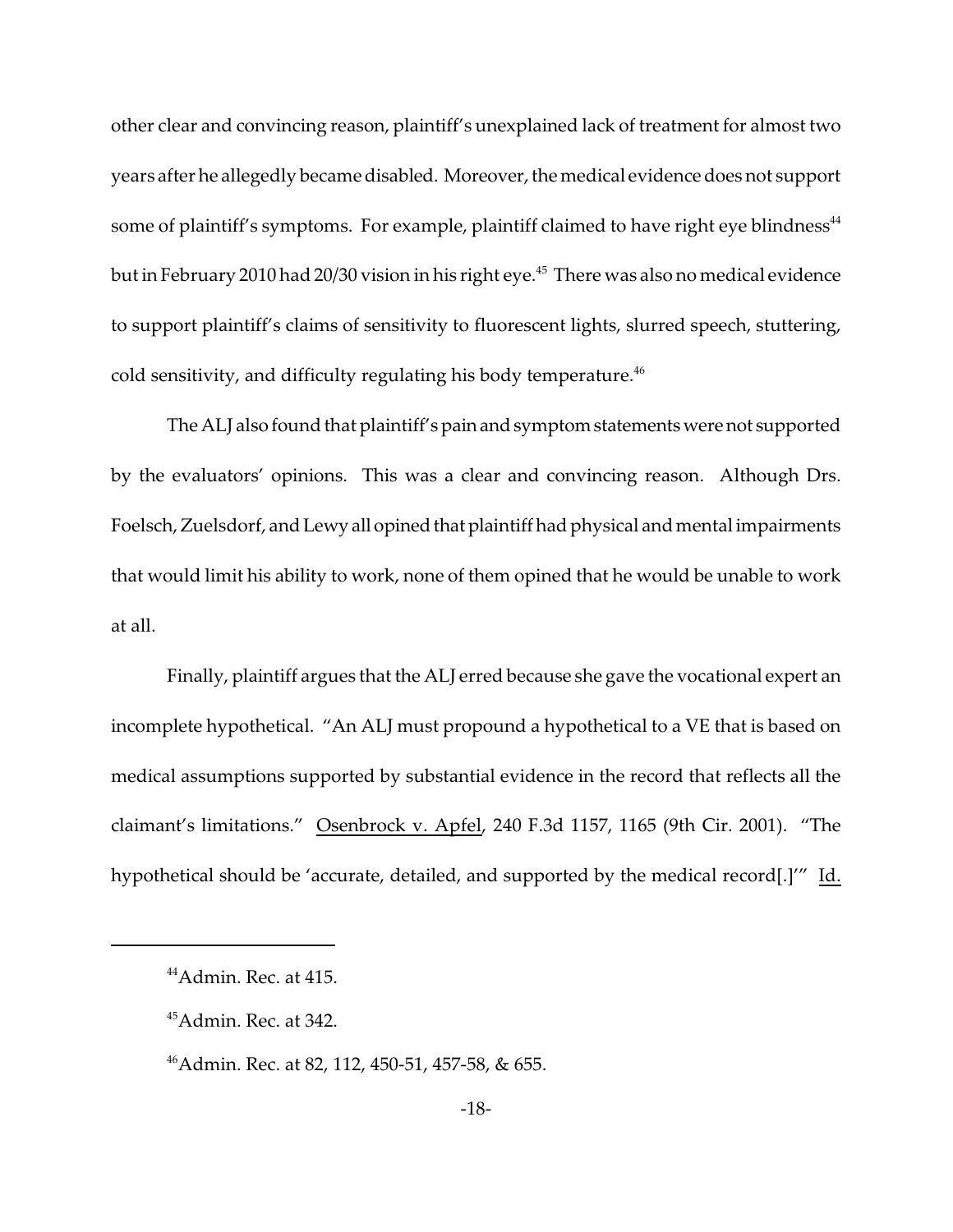(quoting Tackett, 180 F.3d at 1101). "It is, however, proper for an ALJ to limit a hypothetical to those impairments that are supported by substantial evidence in the record." Id.

Plaintiff argues that the ALJ erred by including a limitation to occasional far visual acuity as opposed to a limitation for both far and near acuity. Plaintiff argues that the ALJ's finding that plaintiff was only limited as to far acuity was not supported by substantial evidence. Rather, plaintiff contends that the evidence supports a finding that he would be limited as to both far and near acuity. Plaintiff points out that Dr. Foelsch opined that plaintiff would have mild difficulties seeing but did not limit plaintiff's difficulties to only far acuity. Plaintiff also points out that the medical records from 2005 involving possible optic neuritis show instances of deficit visual acuity, which improved, but that these records do not specify that the deficiencies were only with far acuity.<sup>47</sup> Plaintiff also points to a July 16, 2009 treatment note in which he reported episodic inability to focus both eyes at once for the past two months.<sup>48</sup> Plaintiff also points to the fact that the interviewer on January 13, 2010 noted that plaintiff "had to keep focusing on paperwork and moving it closer and farther away from his face"<sup>49</sup> and contends that this suggests that he had trouble focusing on objects near to him. Thus, plaintiff insists that there is no evidence that suggests that he

<sup>47</sup>Admin. Rec. at 184.

<sup>48</sup>Admin. Rec. at 229.

<sup>&</sup>lt;sup>49</sup>Admin. Rec. at 98.